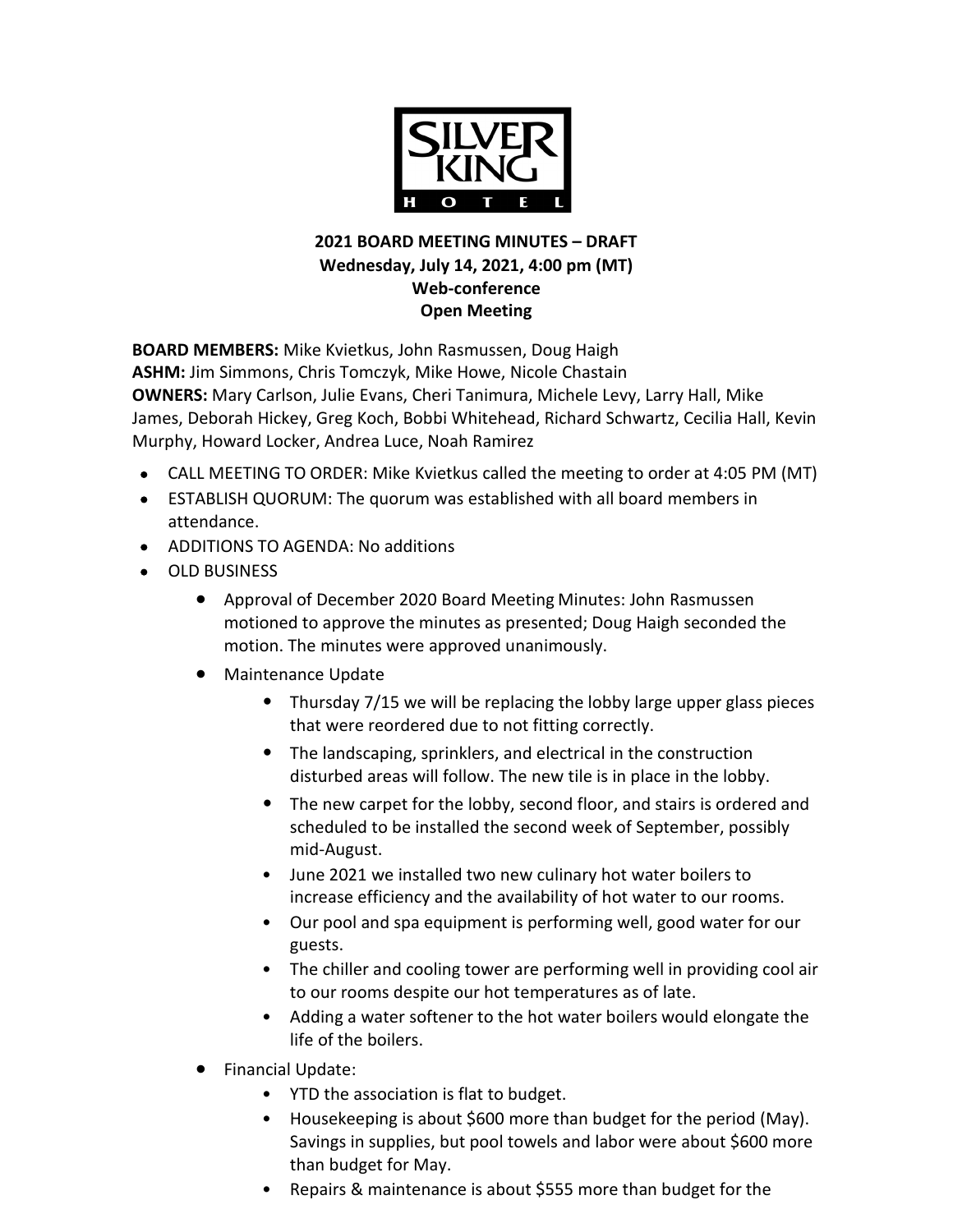period.

- Utilities saw savings of around \$200, primarily due to water for the period.
- An owner inquired about a reserve study, in consideration of the recent Florida event. The last reserve study took place in 2019, and we like to complete these every three years, with the state requirement being every five years. The association will conduct a reserve study next year, and moving forward will move to completing a reserve study every five years.
- Phase One Truss Repair Project Update: The phase one project had delays, particularly with the window glass contractor. The landscaping repair has been delayed until cranes and hoists are no longer present. The front steps look great and fine-tuning continues on the inside. All structural issues have been resolved. The entry doors have been relocated.
- NEW BUSINESS
	- Pending Assessment Phase 2 Truss Work: The board sent a letter to owners regarding phase 2 of the truss project, proposing a \$2.1 million assessment to include remedying the failing trusses near the pool area, as well as improving the pool area for owners and guests. Phase 2 has been less of a safety priority than phase 1, but needs addressing as soon as possible. The board's guiding principles include: safety as first priority as well as maintaining owners' values. The truss repair is mandatory.

As the board looked at the project, there was additional planned work that was going to be completed all along. It was part of the capital reserve and addressed the pool area. There is a curb over by the shower area that does not comply with ADA regulations; this will be removed. This area in general needs improvements; capital reserves are budgeted for this portion, and this project will be grouped with the phase 2 project, to minimize impact on owners and guests. There are improvements to the pool area that are needed. The ski lockers are at the end of their useful life and need replacement. The association formed a sub-committee to assist with this project as a whole.

Vail has plans to develop the parking lots surrounding the area with a new base area. They are still working with the city to determine the details, but there will be much improved and newer development in the area. Deer Valley is also looking to develop their Snow Park parking lots. Silver King is being surrounded by an influx of cash and capital to improve the areas around us. Capital reserve funds are for planned replacement of items shown on the reserve study, not improvements. We want to remain a contender for guests.

The board looked at loan options, which could potentially be an option, but the bank requires one of two things: collateral (the small parking lot that Silver King owns), and by proving the association's ability to pay the loan back (proof of a revenue stream being collected, and proof that we have the ability to make assessments 6 months to a year ahead of getting the loan money). It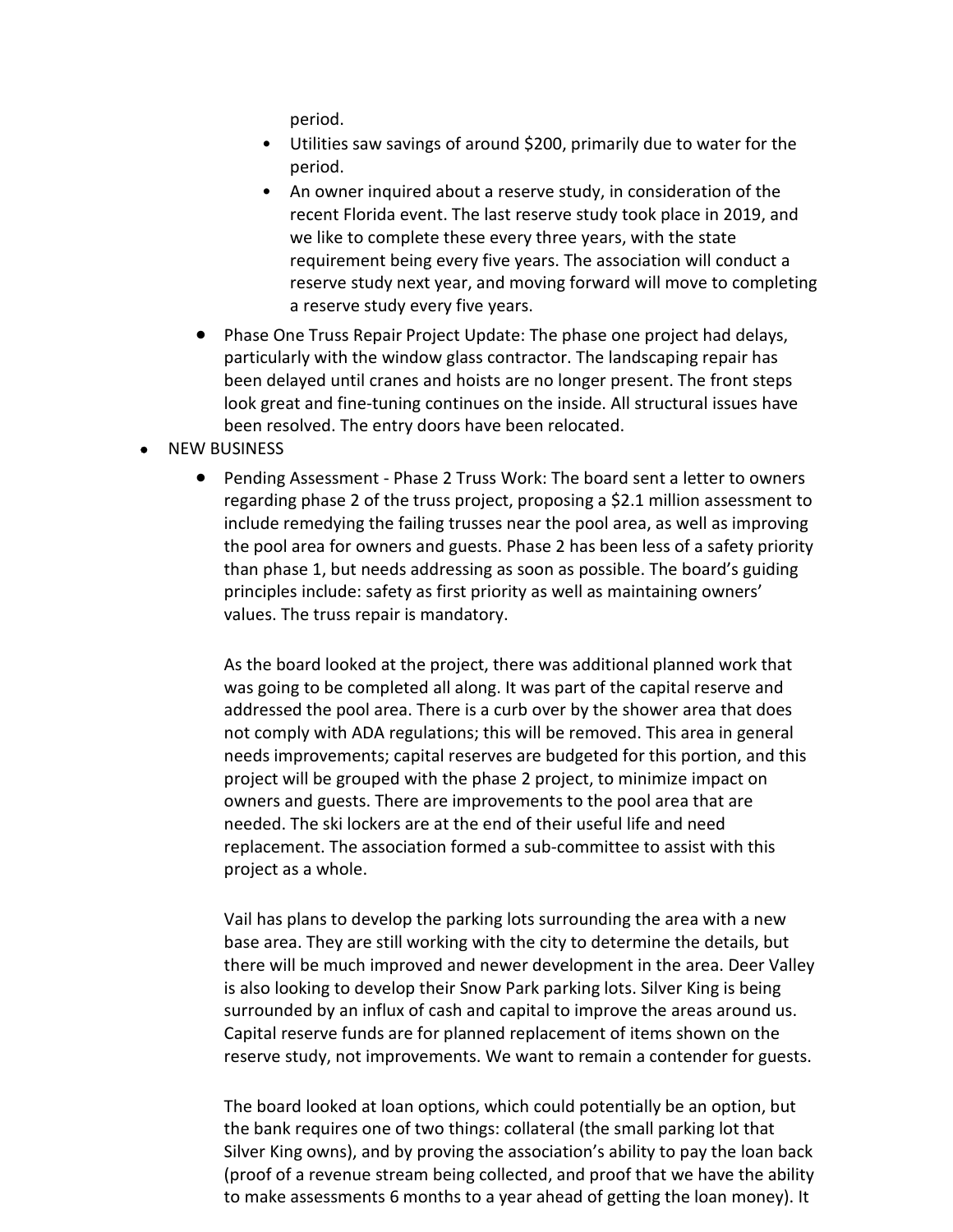was asked if the phase 1 assessment shows us as being credit-worthy. Phase 1 was a one time payment. Banks do not use a one time payment as proof of ability to generate a revenue stream over a period of time, hence the need for assessment ahead of the loan period.

The board wants to ensure they are being sensitive to owners' current financial situations. They are looking into options for barbeques, fire pits, an additional hot tub, extended patio area, new signage etc. down the road.

We need to have an assessment to prove that we can get a bank loan, and get started on the failing trusses.

Phase 1's assessment was for \$750,000, but we only spent around \$600,000. The capital reserve was bolstered by the leftover balance. Phase 2 is more complicated on the financing side, due to the scope of the project. We have to have an assessment in place, and prove that assessments are being paid, as part of the loan application process. This first requires bids from contractors to determine the actual cost of the project. This project was initially estimated at 1.7 million, but that has increased due to construction cost increases.

Silver King couldn't have a better location. With PEG, a world class resort is on its way.

- Open Discussion
	- Deborah Hickey:
		- Details for a mid-July meeting were received by owners less than 24 hours prior for the biggest assessment of "all-time"
		- Can we consider a delay in requesting a vote so all owners can have their questions or concerns answered?
		- The pool committee suggested presenting three options to the owners
		- This is another large assessment following the first, plus a 30% increase in dues in the past two years
		- Concerns about the additional amenities around the pool requiring more maintenance, when we can barely keep up with the facilities as-is, due to staffing challenges in the Park City area
		- The assessment amount does not include the capital contributions for the bathroom and sauna area
		- Neither PEG nor Deer Valley have been approved by the city
		- A web cam will not see the mountain, just the new structure
		- PEG wouldn't start their project until 2023, even with approval tomorrow
		- How would we offset our costs with 450 new units built by PEG?
		- The 1983 original plan included 16 more units zoned and planned. With more creative planning, we could improve the property without the burden of all the costs. This idea was presented by Hans Hoffman a few years ago, but at the time we didn't have the concept of two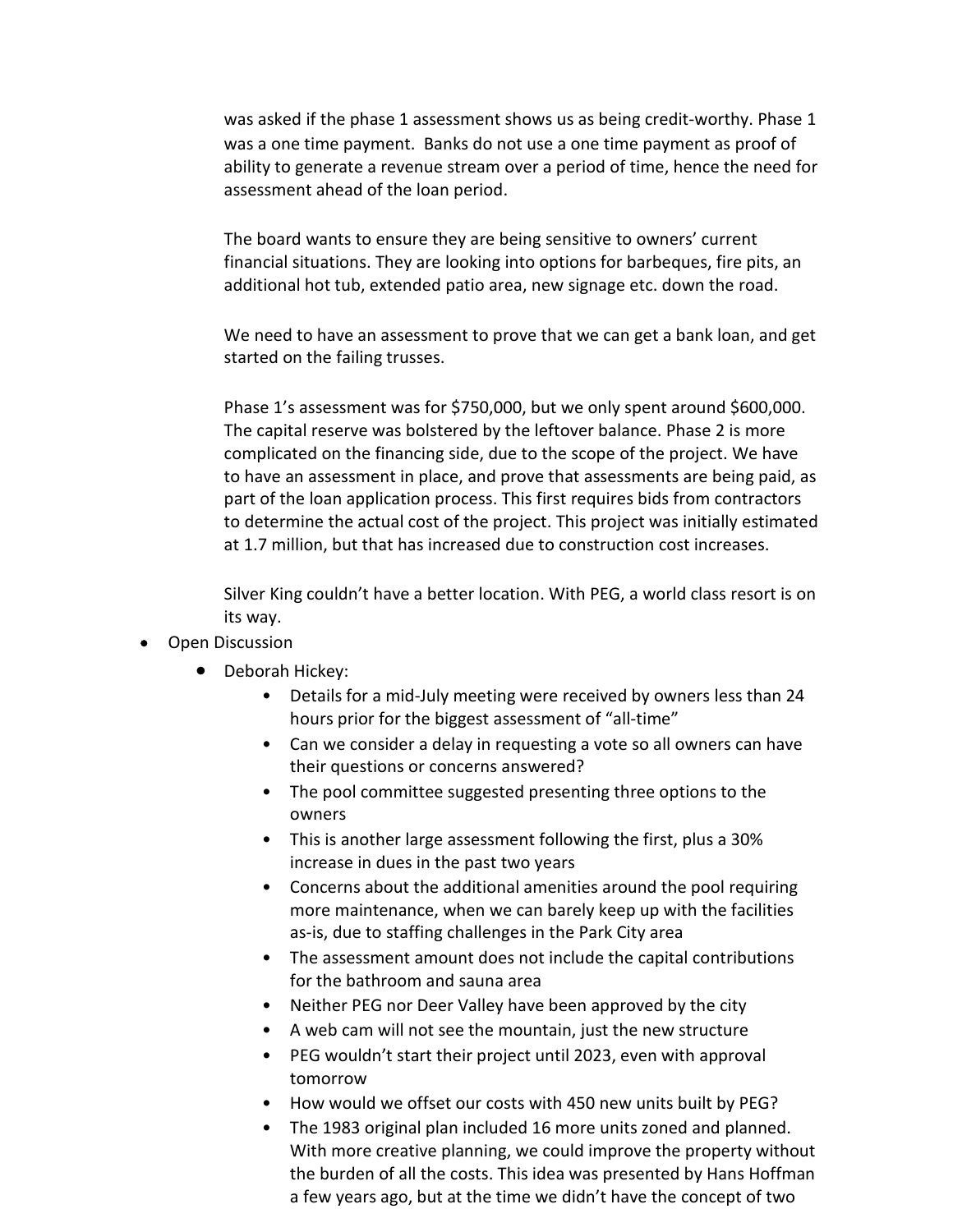major renovations.

- Will the drought impact tourism and improvement of rental rates?
- There is a 2018 engineer report that estimates pool repair costs around \$800,000.
- Larry Hall
	- The truss is high priority. The other upgrades would be positive for rental income and unit value. We need to move ahead on the truss, and if we can at least do some improvements, that would be great.
- Howard Locker
	- Should we wait on landscaping on the front until phase two is done?
	- Options should be presented to the owner regarding the plans of the project, up to the owners to decide
	- Realistically, would this be done over spring/summer/fall, considering how long phase one took?
- Bobbi Whitehead
	- As a member of the pool committee, it was discussed three options would be available for homeowners to look at and only one option was presented
	- June 16 letter said more information would come in the next week, but it wasn't received until last night
	- We do need to do work on Silver King. There is no mention of how additional amenities would impact HOA dues (electric, water, maintenance). Bobbi would like to see projections
- Mary Carlson
	- Agreeing with Bobbi, Mary believed multiple options would be presented to vote on, and owners just received this last night.
	- Tiered approach so owners could vote on what's most important
	- How relevant is PEG development?
- Andie Luce
	- Andie is all for options and doesn't believe the area around the pool does much for value, but the pool does.
	- Our location will help increased rates
- Greg Koch
	- Greg thanked the board for their work
	- The truss, ADA needs to be addressed, as well as the sauna, restrooms, etc.
	- Add tables to the green space that isn't being utilized, add fencing
	- Agrees with the improvements presented, but it would take 15-20 years, charging double/night to pay off the costs.
	- It all comes down to timing
- Richard Schwartz
	- Thank you to the board!
	- Would want to vote on the must-haves (safety) and encourages a menu of options including the safety needs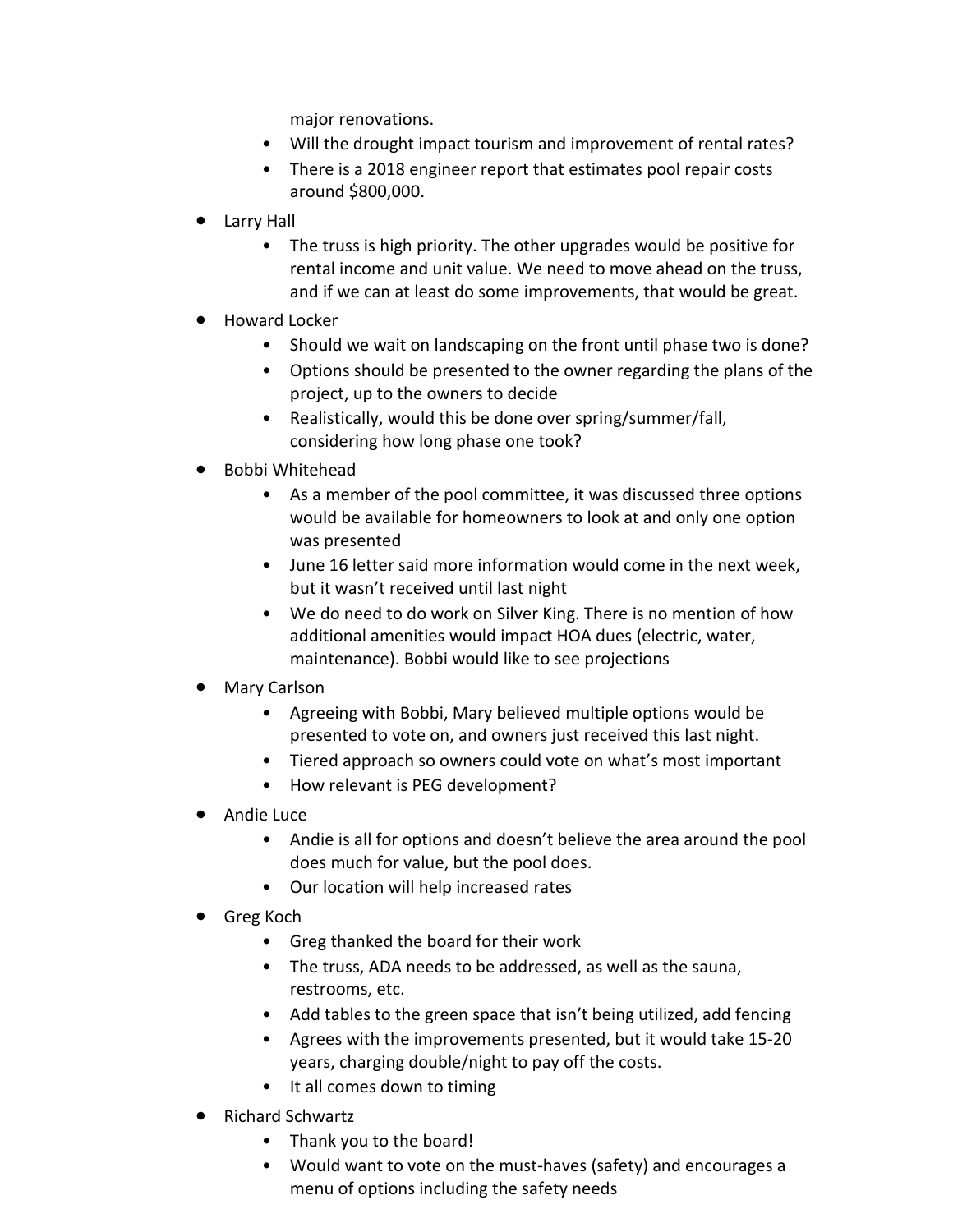- How much would interest be?
- What is the return on investment?
- All boats rise with the tide
- Michele Levy
	- Sticker shock upon receipt of the letter
	- Not apples to apples to PEG
	- Her unit would probably bring in more money than an un-renovated unit on the market
	- Siding, painting, other projects needs addressing to spruce up Silver King
- Kevin Murphy
	- Break down the options by priority to help owners make a decision
	- What happens if improvements to our property aren't in keeping with PEG's projects. Thinks we should wait to see what they do around us
	- Amount of interest for the loan is a concern
- Mike James (had to leave the meeting ahead of owner comments- sent via email)
	- First, I am in agreement with making the appropriate improvements. It always hurts to have to come up with cash, but it is an investment, and investments always require additional cash infusion to stay viable.
	- Second, there is no doubt that Vail is going to do something with those parking lots. The city may cut things back a bit, but the owners of that property have a right to develop it. Noisy citizens might slow things and make it less expansive, but they are not going to be able to stop it. It will be a blessing to the Silver King, but it is going to require the Silver King to up its game.
	- Third, I really appreciate all of the time, effort and work that has gone into figuring out how to best proceed. I don't like meetings where the only comments are the negative ones. I understand the frustration that people have with having to come up with more cash. But trying to figure out financing options is the board going the extra mile in my book. There is no perfect solution, and so I am willing to defer to those who have rolled up their sleeves and have done the difficult work of learning the options and applying their best judgement to the issue. I support the board and appreciate their hard work.
- Mike Kvietkus, President
	- Thank you to all who participated today. The board wants to be responsive to owners and this communication is an important part of hearing owners' voices.
	- There were several options that the committee came up with. We looked at an outdoor pool only, which would cost around 600k to